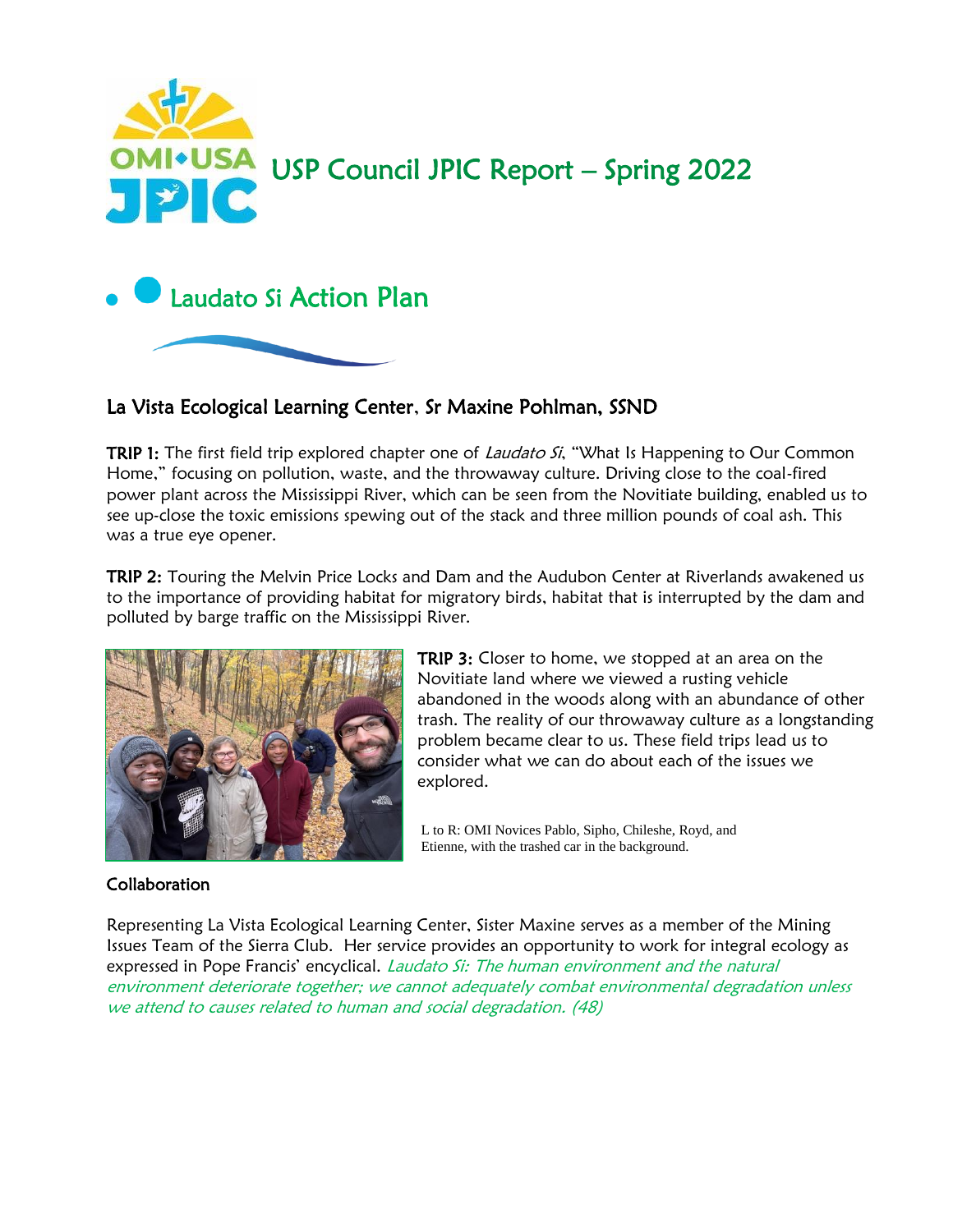# Greenteam@Sacred Heart Oakland/Berkeley

JPIC is supporting Fr Jack Lau OMI's efforts along with parishioners in their response to caring for creation in their personal and parish life.

#### Some current related projects include:

A "peace garden" was dedicated during Earth Month last year

(more information at [https://sacredheartoak.org/laudato-si\)](https://sacredheartoak.org/laudato-si) and recently prep work was completed to install a new water fountain.

- Upcoming Earth Day Community Clean-up for the Saturday April 23
- Upcoming Earth Day Community Clean-up for the Saturday April 23
- Weekly Laudato Si Platform reflections in parish bulletin during Lent
- Plans by parish council/finance committee to install a raised vegetable garden closer to the rectory.
- **Groundwork to integrate solar energy has been done and looks** promising.

# Oblate School of Theology



#### Biodiversity & Ecology Sustainability.

JPIC is excited that the Oblate School of Theology, through its Integrity of Creation Council, conducted an ecology survey and has looked at the possibility for solar panels.

# Three Part Harmony Farm (3PH)



The farm has solar panels installed and this is how they get their electricity. The season has opened up for "Community Supported Agriculture" (CSA), which is how the farm sells vegetables to the public. The DC Oblate Residence

and staff at the provincial office get access to a weekly share of vegetables during the growing season from May through November.

Some of 3PH's vegetables last year went to DC Central Kitchen





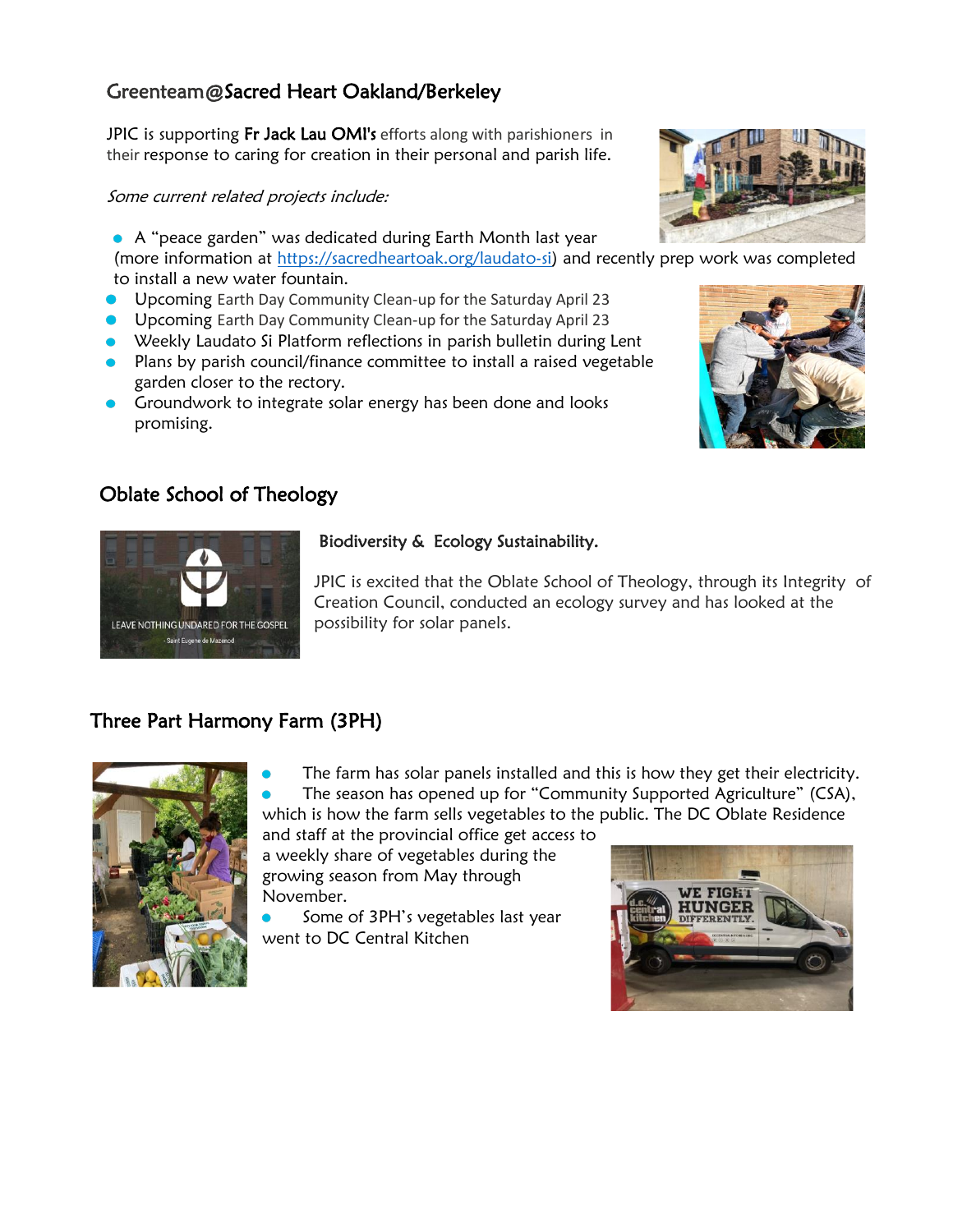

### Ecological Economics



Aligning Care for Creation with OMI investment priorities. In collaboration with other investors at ICCR in the 2022 proxy season, JPIC filed proxies with Google, UPS and Citigroup to [disclose the risks of Climate](https://www.iccr.org/slate-nine-proposals-2022-proxies-shareholders-seek-move-top-banks-cut-emissionsfund-climate)  [Change.](https://www.iccr.org/slate-nine-proposals-2022-proxies-shareholders-seek-move-top-banks-cut-emissionsfund-climate)

## Adoption of a Simple Lifestyle



JPIC developed twoeco-living brochures: Reduce. Reuse. Recycle. and Choosing Earth-Friendly Products. The brochures are packed with manageable tips to act on and guidance for adding environmentally friendly products to our daily lives.

The brochures are available in English and Spanish and were shared with members of the Province. They can be downloaded at [https://omiusajpic.org/2021/08/06/2021-eco](https://omiusajpic.org/2021/08/06/2021-eco-living-tips/)[living-tips/](https://omiusajpic.org/2021/08/06/2021-eco-living-tips/)

# Ecological Spirituality



#### [Celebrating Season on Creation](https://omiusajpic.org/2021/09/01/the-2021-season-of-creation-runs-from-sept-1-oct-4/)

From the Global Day of Prayer for the Care of Creation (Sept 1) to the feast of St Francis of Assisi (Oct.4), JPIC provides ecological awareness and action resources. We will invite more Oblates to participate in the Season of Creation 2022.

# Missionary Oblates JPIC - Private Sector Shareholder Engagement & Proxy Actions 2021

As the global world faces the impact of Climate Change, we are reminded each day of the challenges and fragility of our environment. Through corporate responsibility work, the OIP team has taken actions to urge corporations to adopt policies that care for and protect the environment. In addition to this critical issue and the issues at stake during COP 26 in Glasgow, the following actions provide examples of actions taken to address racial equity audit, expanding access to COVID 19 vaccine, respect for indigenous peoples rights and specific issues with banks and financial institutions. The OIP continues to navigate new Securities and Exchange Commission (SEC) rules that have raised thresholds of ownership in the number of shares and length of time required to held before filing the resolutions which facilitates a process of active dialogue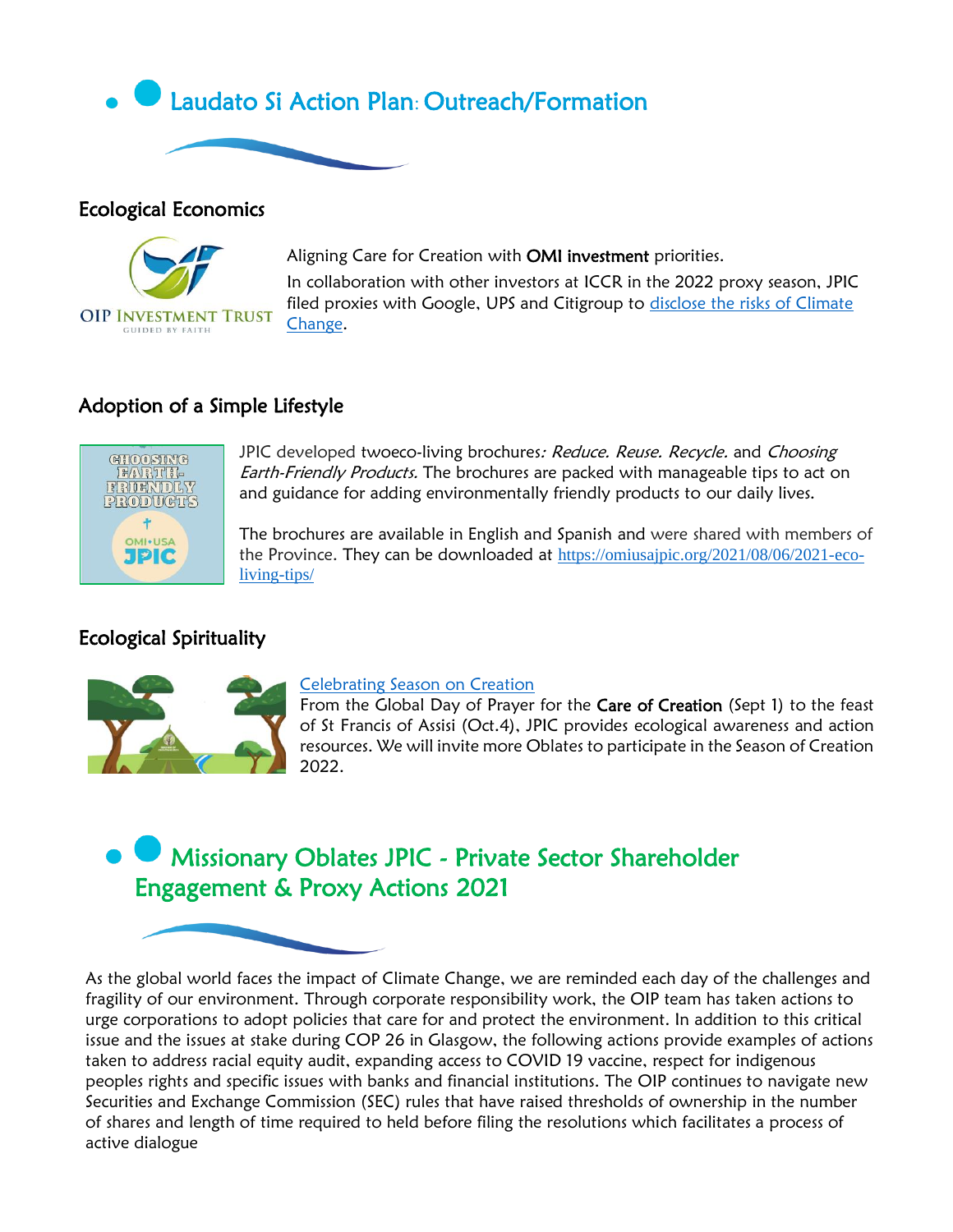# Climate Change: We have filed resolutions focused on urging for policy adoption on Climate Finance, Climate Lobbying, Paris Aligned Lobbying

#### Supporting Climate Related Resolution  $\bullet$

For the 2021/22 proxy year, the OIP will be supporting several climate-related shareholder proposals, urging more than 15 U.S. companies to disclose lobbying activities on climate change and implement action to addressing the climate change crisis. The OIP will report back on the proxy results from annual general meetings (AGM) for most companies, which will take place between April and the end of June 2022.

# Racial Equity Audit to review corporate policies, & practices regarding people of color:



# Expanding Access to COVID 19 vaccine products:

| <b>Pfizer</b> AstraZeneca | gsl<br>GlaxoSmithKline | Johnson&Johnson |
|---------------------------|------------------------|-----------------|
|                           |                        | <b>B</b> MERCK  |

Respect for Rights of Indigenous People:

|      | <b>Newmont</b> | AngloAmerican | <b>GLENCORE</b><br>霞 |
|------|----------------|---------------|----------------------|
| VALE | RioTinto       | minsur        | <b>GOLD FIELDS</b>   |

# USCCB revised Investment Guidelines - Three presentations

At the General Assembly of the United States Catholic Conference of Bishops, in November 2021, the members approved a new set of faith consistent/socially responsible investment guidelines that updated the November 2003. In the coming months, as these guidelines are studied and discussed, a detailed set of policies and directives will be made available and turned into specific policies for those institutions and organizations who rely on them to guide their own investment policies. In the coming months the OIP board and the USP Investment committee will be considering how the guidelines interface with their respective investment policies and consider what if any adjustments that might be needed.

In general, the approach that the USCCB has taken to this project is consistent with the view that understands the need for the mission and teaching of the church to continuously engage the pressing issues and challenges that emerge across the world, and to offer moral and ethical guidance to those who are charged with aligning the activities of their institutions and organizations with their Catholic identity. As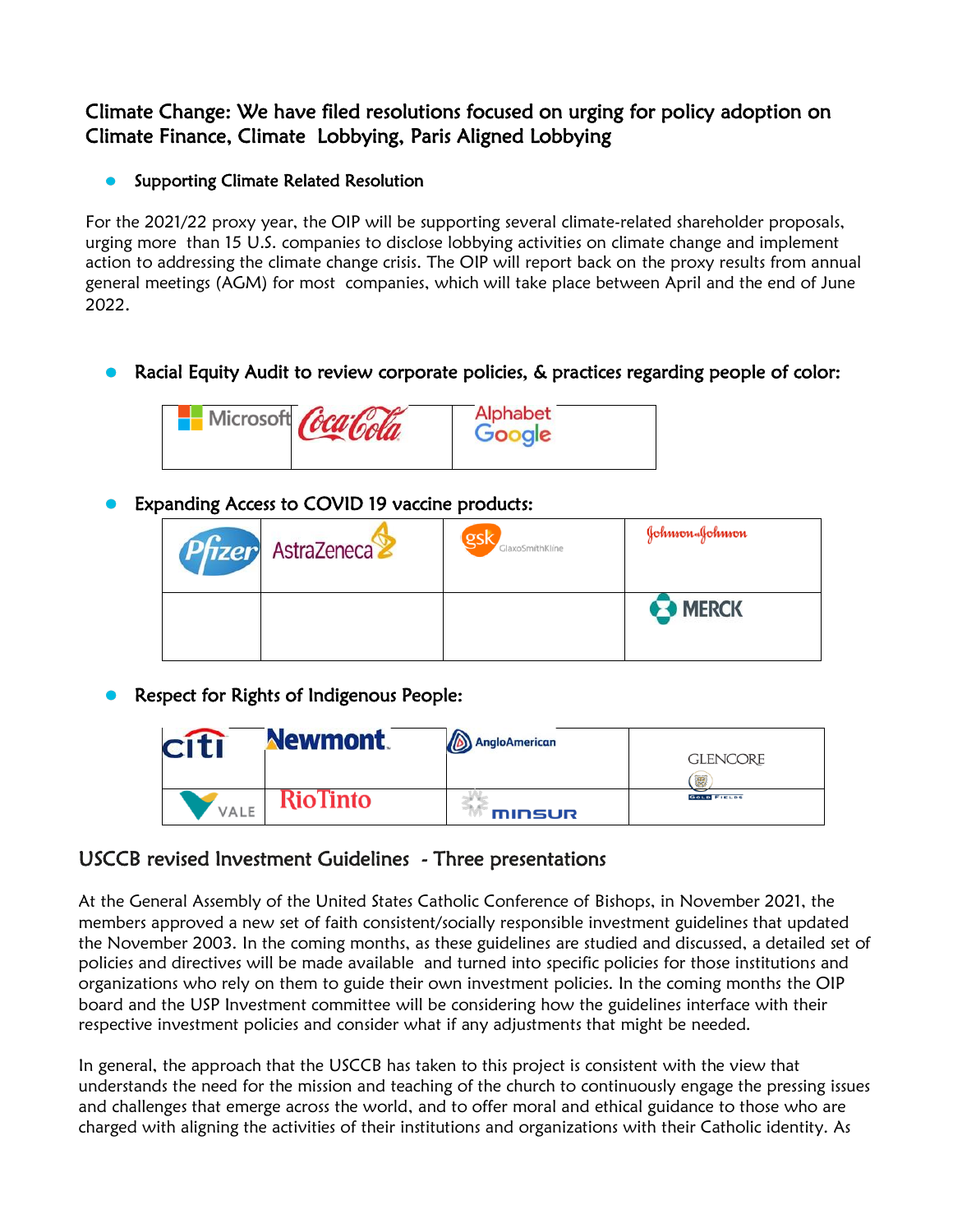the USCCB stated in their 2003 review "the conference seeks to put in place policies that are broader, more explicit, active, flexible and effective in applying the teaching of the church to the realities of the market."

In January/February 2022 Fr. Séamus Finn, OMI made presentations on the new guidelines at an event hosted by Bank of America/Merrill Private Wealth Management and to two other asset management firms who use the guidelines as a basis for their retail Catholic funds. In February 2022, Fr. Séamus also made presentations at the 2022 Investment Conference of Catholic Community Foundation of Minnesota and to the Religious of Jesus & Mary Finance and Investment Committee. A copy of the newly revised guidelines may be found at:<https://bit.ly/3qI99kv>

# ZAM\SEED - OIP invest in Southern Africa [https://www.silverstreetcapital.com/zamseed](https://nam12.safelinks.protection.outlook.com/?url=https%3A%2F%2Fwww.silverstreetcapital.com%2Fzamseed&data=04%7C01%7Crgono%40omiusa.org%7C5debf314959a4baeaa7f08d9ffd8553e%7C6d8dc4de045e41d990696c7d4bf6f6ec%7C0%7C0%7C637822126890594397%7CUnknown%7CTWFpbGZsb3d8eyJWIjoiMC4wLjAwMDAiLCJQIjoiV2luMzIiLCJBTiI6Ik1haWwiLCJXVCI6Mn0%3D%7C3000&sdata=3cocbdFMuku3tBx7RIUmKTjcZoAvZZhqNhf%2B9Z8k%2FFY%3D&reserved=0)

One of the OIP Trust private equity placements is with Silver Street Capital that took over the ownership of Zamseed in 2018. Zamseed is a leader in producing hybrid maize seed in the regional Sub-Sahara African market. Zamseed has focused on extending its regional seed business to 11 countries and currently operates in Zambia, Tanzania, Botswana and Namibia. It produces quality certified seeds of various agricultural crops and its hybrid maize provides an opportunity to increase smallholder farmer yields.

To meet food requirements and increase incomes for smallholder farmers, production of the main cereal crops will be required to increase substantially over the next few decades. To achieve this, smallholder farmers need access to high quality inputs and improved hybrid seed. Zamseed has researched and developed its own hybrid seed, specifically bred for smallholder agriculture in Sub-Saharan Africa. The regional expansion of the business will have a significant positive impact on the incomes of smallholder farmers regionally. Large numbers of farmers use farm-saved seed and switching to hybrid seed helps to improve crop yields substantially, thereby improving farmers' profits.

The company has a significant development impact on many thousands of smallholder farmers. In 2018/19 it is estimated that 62,000 smallholder farmers grew Zamseed's higher yielding seed on over 107,000 hectares of land. This represents \$19m of increased community income per annum. The company is well positioned to have an even greater and significant development impact, through expansion into new markets.

## Tax Transparency and Accountability: AMAZON

Missionary Oblates along with Greater Manchester Pension Fund co-filed an investor letter organized by Pensions & Investment Research Consultants Ltd (PIRC) to the SEC supporting the tax transparency proposal at Amazon as the SEC considers Amazon's no action challenge. A Financial Times article on the shareholder resolution and follow-up can be at this link: <https://on.ft.com/3HQ4ceJ>

# ICCR 50<sup>th</sup> Celebration

ICCR's 50th-anniversary event, Keeping the Faith, will be held virtually but will be a gala in every sense of the word; a celebration that honors ICCR's legacy and launches this community into the future with a renewed sense of purpose and commitment to action. The regular spring conference is scheduled for the week of March 28th and the gala will take place on the evening of the  $31<sup>st</sup>$ .



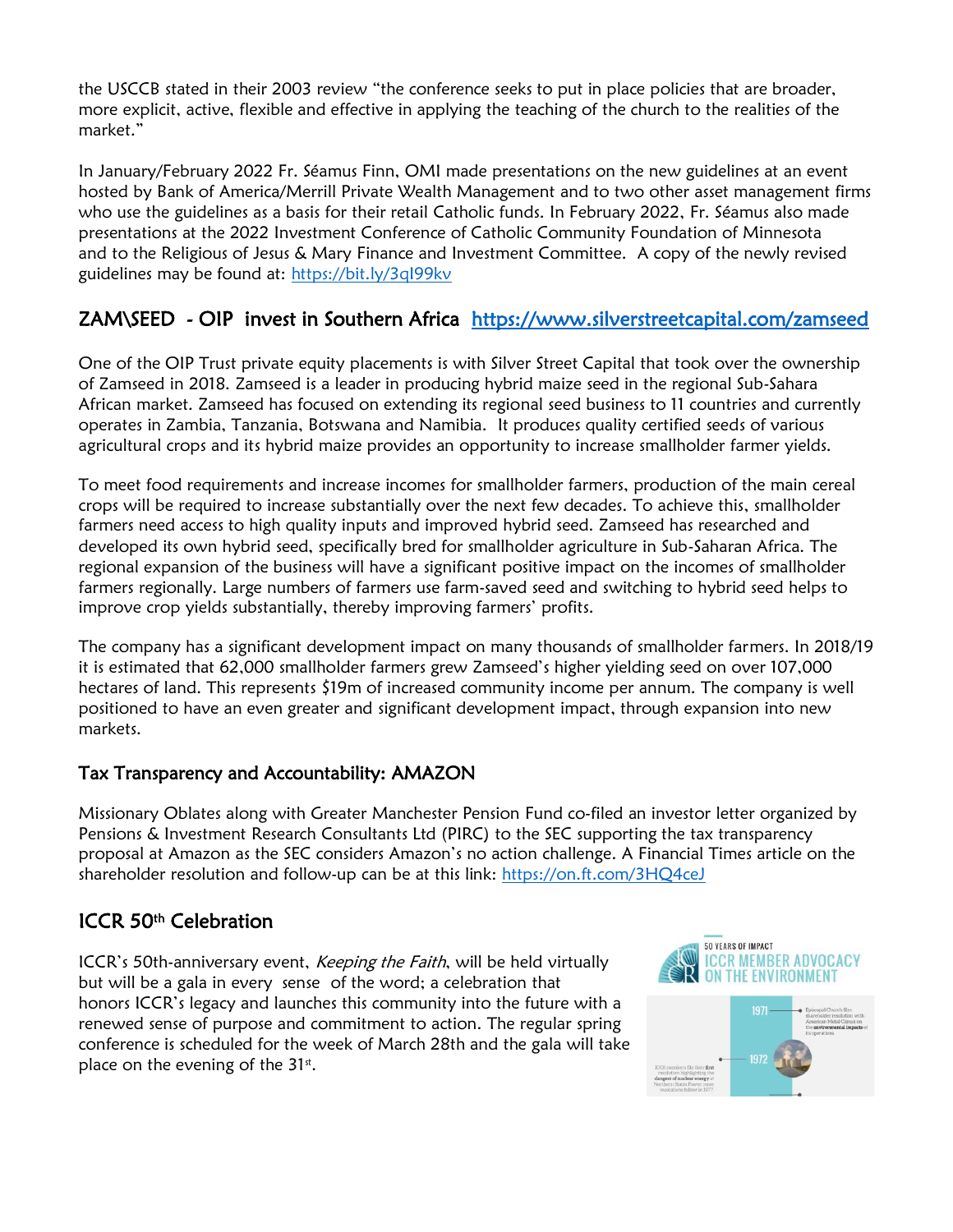

## Sign on Letters December 2021 to February 2022

JPIC signed the following letters and statements to show support to issues and enhance collaboration efforts with other partner partners.

#### Letter to U.S Congress in Support of Build Back Better Act (H.R. 5367)

The interfaith letter urged for the passage of Build Back Better Act. If passed, it would support human flourishing and creation care among communities and further provide opportunity to help heal longstanding injustices and inequalities exposed by the COVID crisis and subsequent economic crisis.

#### Investor Letters to Starbucks to Protect Unionization Efforts in Buffalo, New York

Starbucks workers in Buffalo organized to create the first-ever Starbucks unions. Starbucks responded by closing two stores associated with this effort and sent top corporate executives for "additional training" and flooding stores with new employees.

#### Letter calling on U.S Companies to Disclose paid sick time benefits for US workers

Target companies included Amazon, CVS, TJX and Home Depot. Millions of people are working in the private sector have no access to paid sick days especially lowest-wage workers, part-time, immigrant, and service-industry workers.

#### Letter to Wendy's asking the Board to issue a report on Food Supply Chain Workers' Rights

At Wendy's 2021 Annual Meeting, Franciscan Sisters of Allegany NY moved a shareholder proposal requesting a report on the protection of the human rights of workers in the company's food supply chain. The proposal received 95% shareholder support.

#### Letter to Credit services providers on firearms safety and role as facilitator of retail sales.

Companies can advance safety and the responsible use of civilian firearms and have responsibility to ensure safety and reduce financial risk in the firearms industry.

#### Letter in Support for the swift passage of Protecting the Right to Organize Act.

The letter supports the House of Representatives H.R. 842 and called Senate support this bill and send it to President Biden's desk. As an interfaith community, we believe all workers should be free to act in solidarity with one another and make their voices heard.

#### Letter to the U.S Treasury to Simplify Tax filing

The letter urges Treasure to use your existing statutory authority to implement reforms that would improve customer service and simplify the process by which Americans file their tax returns.

#### Letter to Credit Services providers on Principles for a Responsible Civilian Firearms Industry

The letters are addressed to the Chairman and Chief Executive Officer at Visa, Master Card, Discovery Card and American Express. Investors are asking for a follow up meeting with these credit cards companies to better understand how they identify, monitor, and manage risk related to the sale of ghost guns and the associated violence in communities across the United States. More information on sign-on letters at <https://omiusajpic.org/resources/statements/>